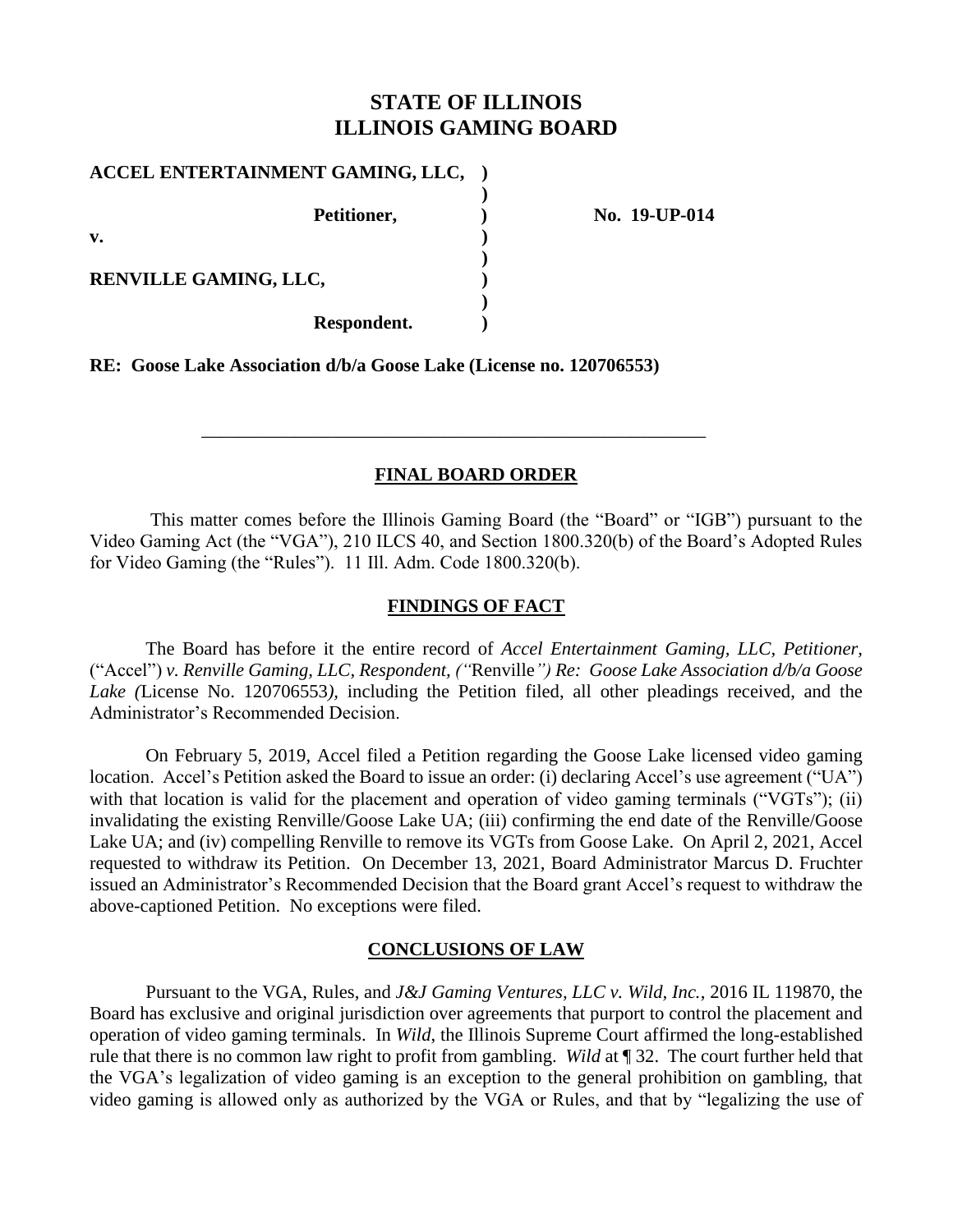video gaming terminals for commercial gambling purposes, the legislature enacted a comprehensive statutory scheme, creating rights and duties that have no counterpart in common law or equity." *Id.*

Accel's request to withdraw its Petition is sufficient to conclude this matter. In *Doxsie v. Ill. Gaming Bd*., 2021 IL App (1st) 191875, the Appellate Court affirmed the Board's authority to interpret and administer the Rules. *Doxsie* at ¶ 17. In this matter, Accel seeks to withdraw its request. The Rules do not specifically contemplate a Petitioner's ability to withdraw its Petition. In keeping with our authority to interpret and administer the Rules, we find that a Petitioner's withdrawal of its Rule 320 Petition is implied and fundamentally fair. Moreover, it is not a proper use of the limited time and resources of all involved to require a petitioner to continue to prosecute a petition it no longer wishes to advance.

Therefore, after careful review and consideration of the entire record, the Board hereby:

- (1) Adopts the Administrator's Recommended Decision;
- (2) Grants Accel's April 2, 2019, request to withdraw its above-captioned Petition regarding Goose Lake;
- (3) Makes no findings of facts or conclusions of law on the merits of Accel's Petition; and
- (4) Closes the Petition regarding Goose Lake.

This is a Final Order subject to judicial review under the Administrative Review Law pursuant to 230 ILCS 10/17.1. The Rules of the Illinois Gaming Board do not permit motions or requests for reconsideration of this Order.

# **VOTED THIS THE TWENTY-SEVENTH DAY OF JANUARY 2022**





Anthony Garcia Marc E. Bell



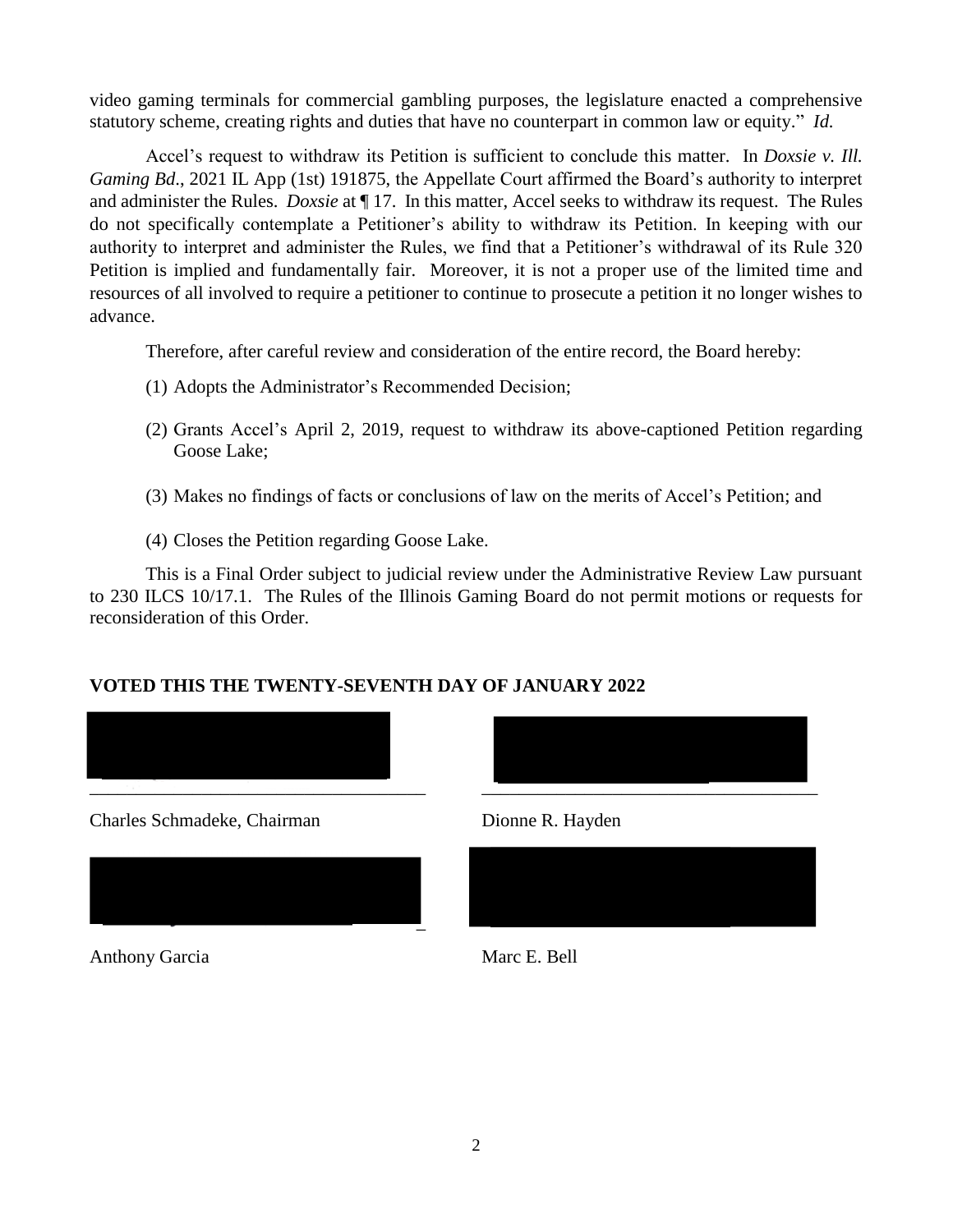### **STATE OF ILLINOIS ILLINOIS GAMING BOARD**

| ACCEL ENTERTAINMENT GAMING, LLC,          |  |
|-------------------------------------------|--|
| Petitioner,                               |  |
| <b>RENVILLE GAMING, LLC,</b>              |  |
| Respondent.                               |  |
| <b>RE:</b> Goose Lake Association d/b/a   |  |
| <b>Goose Lake (License no. 120706553)</b> |  |

**No. 19-UP-014** 

### **ADMINISTRATOR'S RECOMMENDED DECISION**

This dispute comes before the Illinois Gaming Board (the "Board" or "IGB") under Section 1800.320(b) of the Board's Adopted Rules (the "Rules"). 11 Ill. Adm. Code 1800.320(b). This Recommendation issues under Rule 320(b)(6). 11 Ill. Adm. Code 1800.320(b)(6).

On February 5, 2019, Accel Entertainment Gaming, LLC ("Accel") brought the abovecaptioned Rule 320 Petition against Respondent Renville Gaming, LLC ("Renville") to contest the validity and enforceability of an agreement that purports to control the placement and operation of video gaming terminals ("VGTs") at Goose Lake Association d/b/a Goose Lake. Subsequently, on April 2, 2019, Accel notified the Board that it no longer wished to proceed with its petition and, accordingly, requested leave from the Board to withdraw it. Accel informed the Board it learned Goose Lake had signed an amendment extending the term of its original agreement with Renville. Accel determined that amendment predated its agreement with the location and thus negated the claims it was asserting in the Petition. Accepting Accel's representation that it no longer wishes to proceed with its Petition, there is no justiciable controversy under Rule 320 for the Board to resolve.

As such, the Board should permit Accel to withdraw its Petition thereby closing this matter and allowing the existing UA between Renville and Goose Lake to continue in operation according to its terms. For the foregoing reasons, I recommend that the Board enter an Order: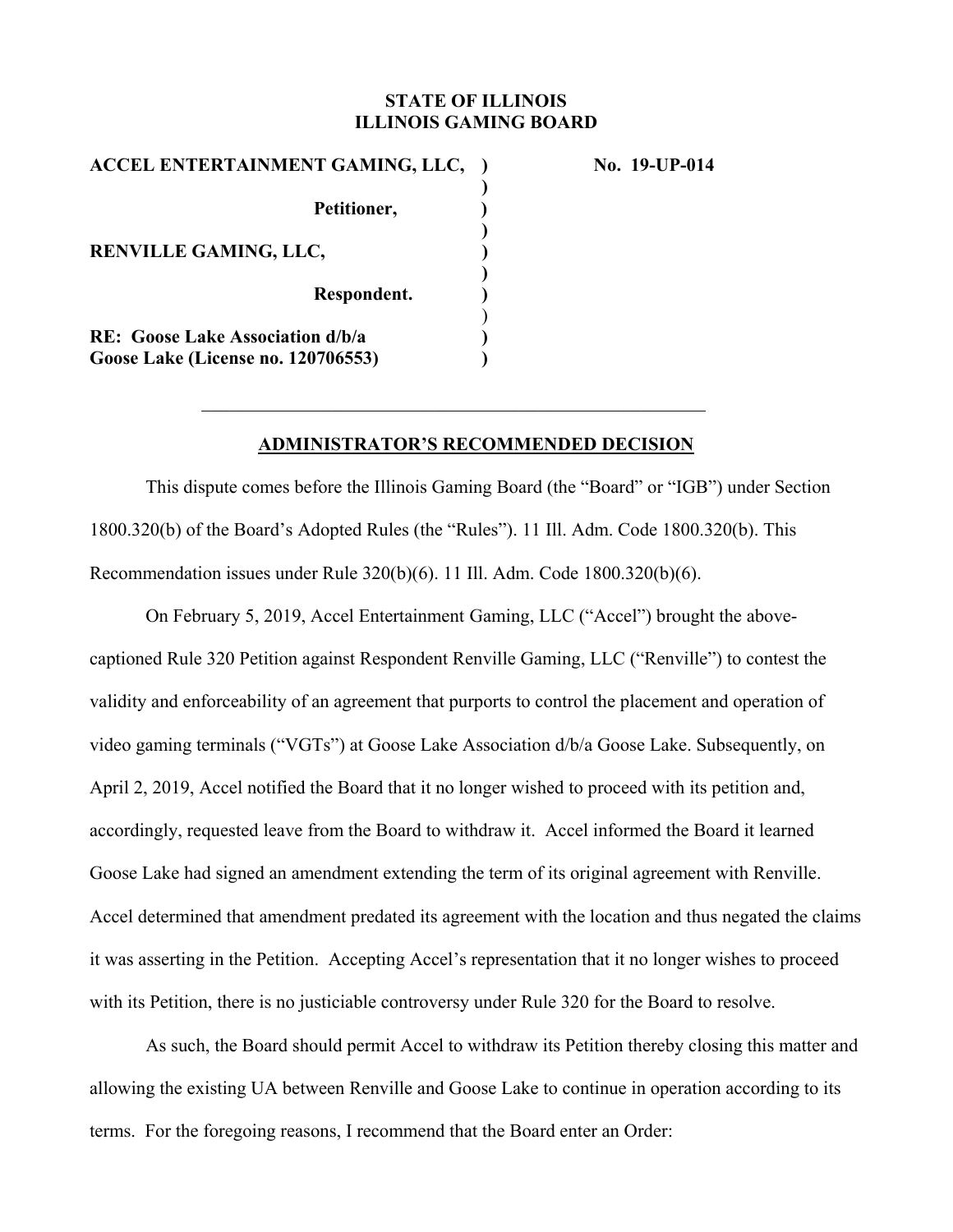- 1. Granting Accel's request to withdraw its Petition in the above-captioned matter; and
- 2. Directing that all further proceedings shall be cancelled and the matter concluded.

**Pursuant to Rule 320(b)(7), any party to this Petition wishing to file exceptions must do so no later than 14 days after receipt of the Recommended Decision.** 

**DATED: DECEMBER 13, 2021 RESPECTFULLY SUBMITTED,** 

**\_\_\_\_\_\_ \_\_\_\_\_\_\_ MARCUS D. FRUCHTER ILLINOIS GAMING BOARD ADMINISTRATOR**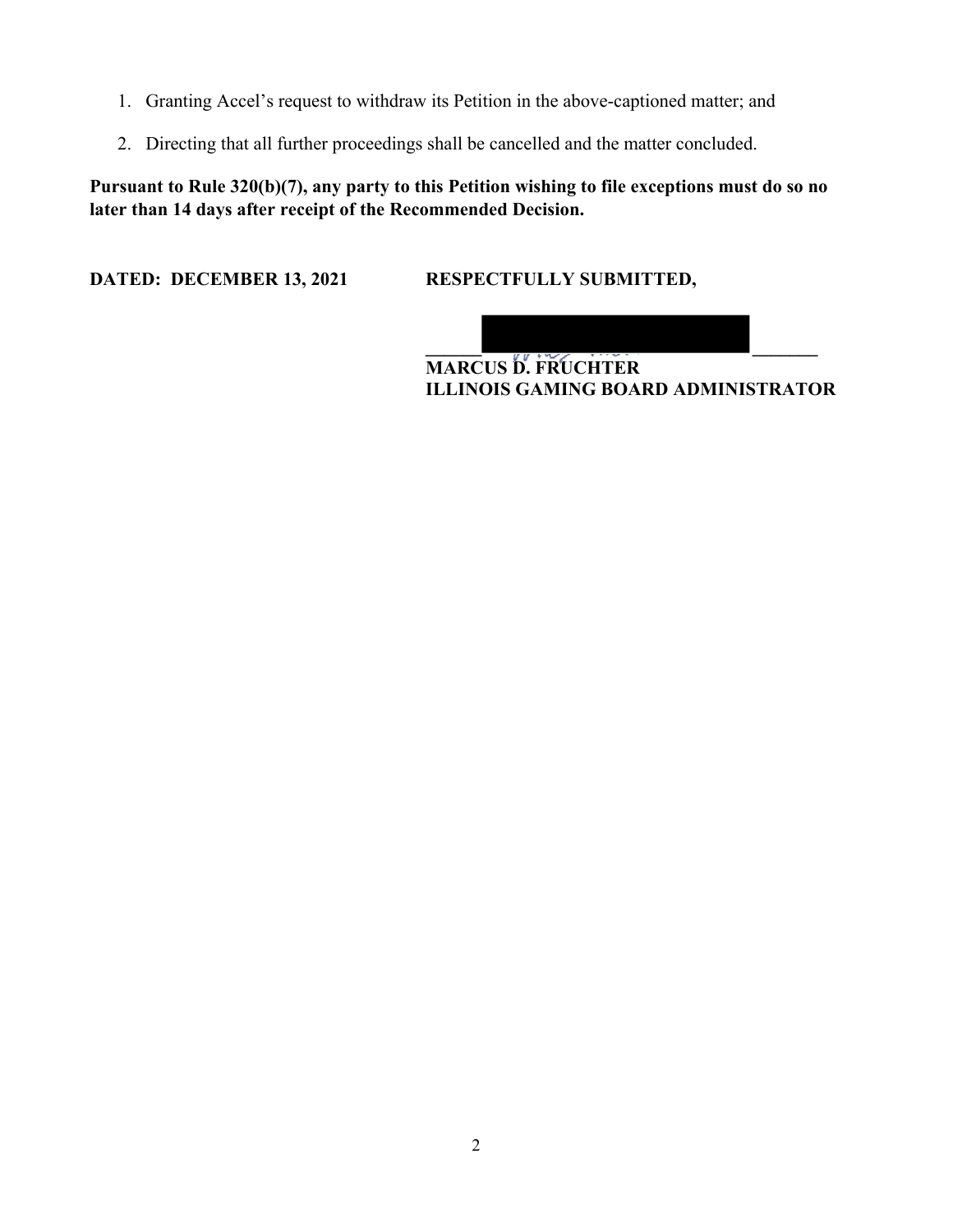#### **SERVICE LIST**

Pursuant to Board Rules 1800.320(b)(2)(A), 1800.320(b)(12), and 1800.140, this Final Order is being served via e-mail upon all parties of record to

Accel Entertainment Gaming, LLC Derek Harmer DerekH@accelentertainment.com 20W267 101st Street, Unit C Lemont, IL 60439

Compliance Officer Renville Gaming, LLC scott@renvillegaming.com 2006 East Maple Street Kankakee, IL 60901

Donald Black Goose Lake Association gooselakeassociation@gmail.com 3935 N Goose Lake Road Morris, IL 60450

Office of General Counsel IGB.320@igb.illinois.gov Illinois Gaming Board 160 North LaSalle Street, Suite 300 Chicago, IL 60601